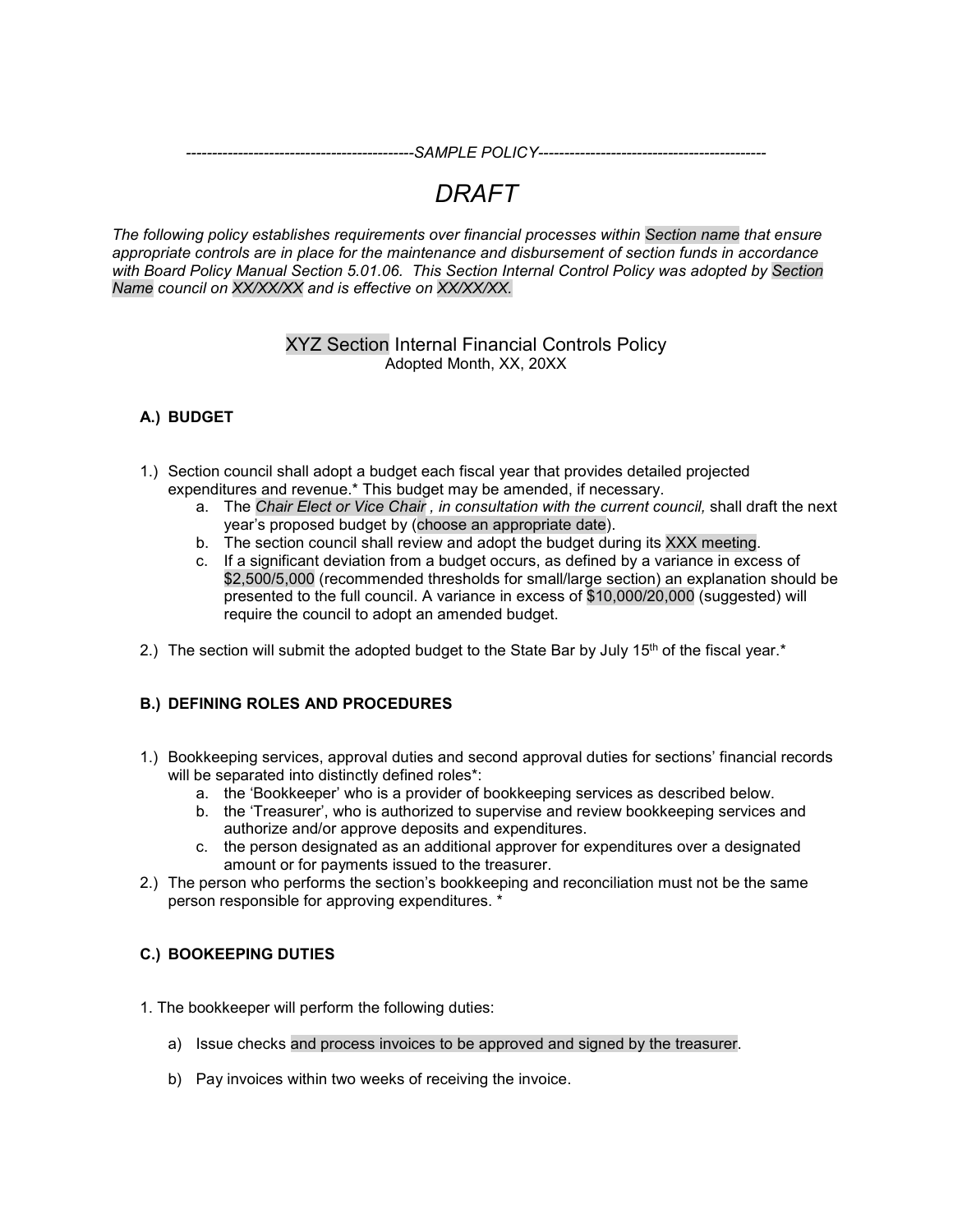- c) Obtain approval on all payments as established in these policies.
- d) Deposit revenue within three business days of receipt.
- e) Keep accounting books according to Generally Accepted Accounting Standards. Revenues should be recognized when earned and expenses should be recognized when a liability is incurred.
- f) Reconcile bank and investment accounts by the end of the month following the reporting month.
- g) Prepare financial reports by the end of the month following the reporting month.
- h) Retain all documentation, such as invoices, approvals, reports, etc. according to the records retention policy.
- i) Calculate and pay sales tax.
- j) Collect W-9 forms for all contracted services.
- k) Provide State Bar with financial reports in a timely manner.
- l) Provide section chair and treasurer with financial reports in a timely manner.
- m) Protect the confidentiality of and access to section financial information.
- n) Provide financial information or complete other duties as required.
- o) Communicate yearly with State Bar auditors.
- p) Provide explanation on budget-to-actual variances.

2. The provider of bookkeeping services responsible for the duties described in this section will be (choose one) section contracted bookkeeper, other named position.

## **D.) TREASURER DUTIES**

The treasurer reviews and monitors finances through the following activities and/or meets the following criteria:

- 1.) The treasurer (and primary approver of section payments) must be a member of the council with a fiduciary duty to the section. \*
- 2.) When an additional approval is required for any transaction, that secondary approver or signor will be the chair/other officer/describe
- 3.) The process of approving payment must comply with one or both of the controls listed below:\*
	- a. All invoices are approved in advance of payment by the treasurer or chair through (choose all that apply): additional check signature, email approval, or \_\_\_\_\_\_\_\_\_\_\_\_\_\_\_\_\_\_\_\_\_\_\_\_\_\_ (other accepted method). Documentation of approval is retained.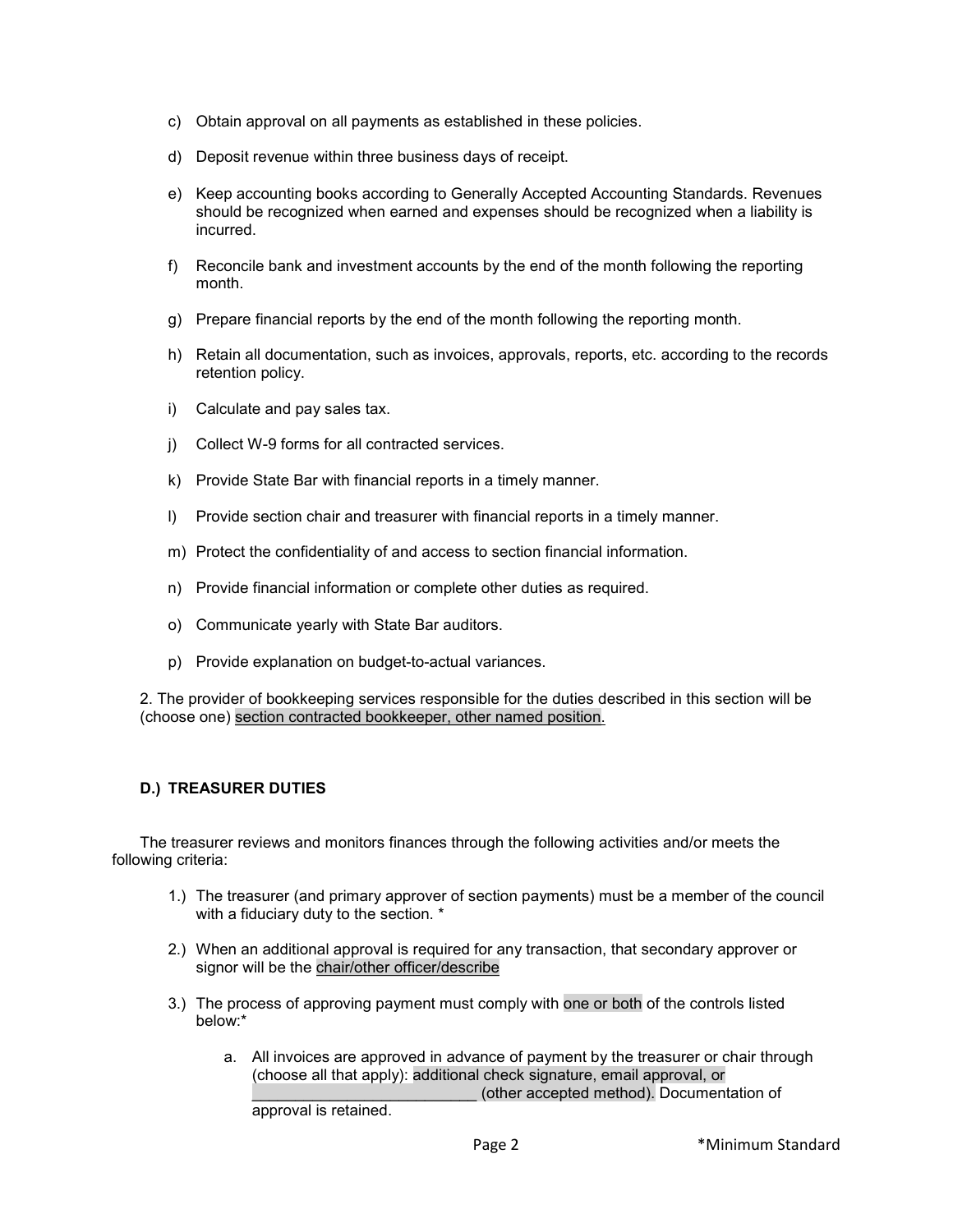- b. All invoices are approved after preparation of the books through review of detailed transactions by (choose or describe) treasurer/chair/entire council. Documentation of approval is retained.
- 4.) All payments over \$X,XXX require additional approval in advance of payment by choose method) Documentation of approval is retained.
- 5.) All reimbursement requests or invoices made by a check signor require a additional approval by second signature/an email approval. Documentation of approval is retained. \*

#### **E.) BANK ACCOUNTS AND CHECK WRITING**

.

1.) At least two individuals are required signors on the bank account at all times. The authorized signors on the checking, savings, or investment accounts are the current (Choose or describe) Section Treasurer/Chair/ Section Bookkeeper.\*

If the section bookkeeper is a check signor, there must be an additional approval of the expenditure by email/additional check signature. \* Documentation of the additional approval is retained.

- 2.) Checkbooks should be physically secured at all times. Checks should be written in sequential order and a record retained of all checks written or voided. Checks should be dated at the time the check was written and should be recorded on the same date. No post or pre-dated checks are allowed.\*
- 3.) Blank checks or checks made out to "cash" are prohibited. A second signature/a second approval should be required for all checks over \$

#### **F.) PAYMENT OF EXPENSES AND INVOICES**

- 1.) A detailed invoice and/or contract is required for any payment. Money should not be paid to any person or company without appropriate and detailed back-up and/or documentation. \* An invoice should contain the following information:
	- a. Vendor name and address
	- b. Itemized description of the goods or services provided
	- c. Total amount billed
	- d. Period of time for which the services will be/were rendered
	- e. Terms of payment for late fees or discounts for early payment (if applicable)
	- f. Due date
	- g. Invoice number and date
	- h. Itemized fees
- 2.) Vendors shall not be paid in advance of full completion of the contracted services with the exception of reasonable advance deposits, payments for subscription services, such as insurance, rent, software licenses, etc.
- 3.) Any payment should meet the following criteria:
	- a. The expenses are reasonable and necessary.
	- b. The expenses have been budgeted.
	- c. The goods and services have been received.
	- d. Contracted terms have been met.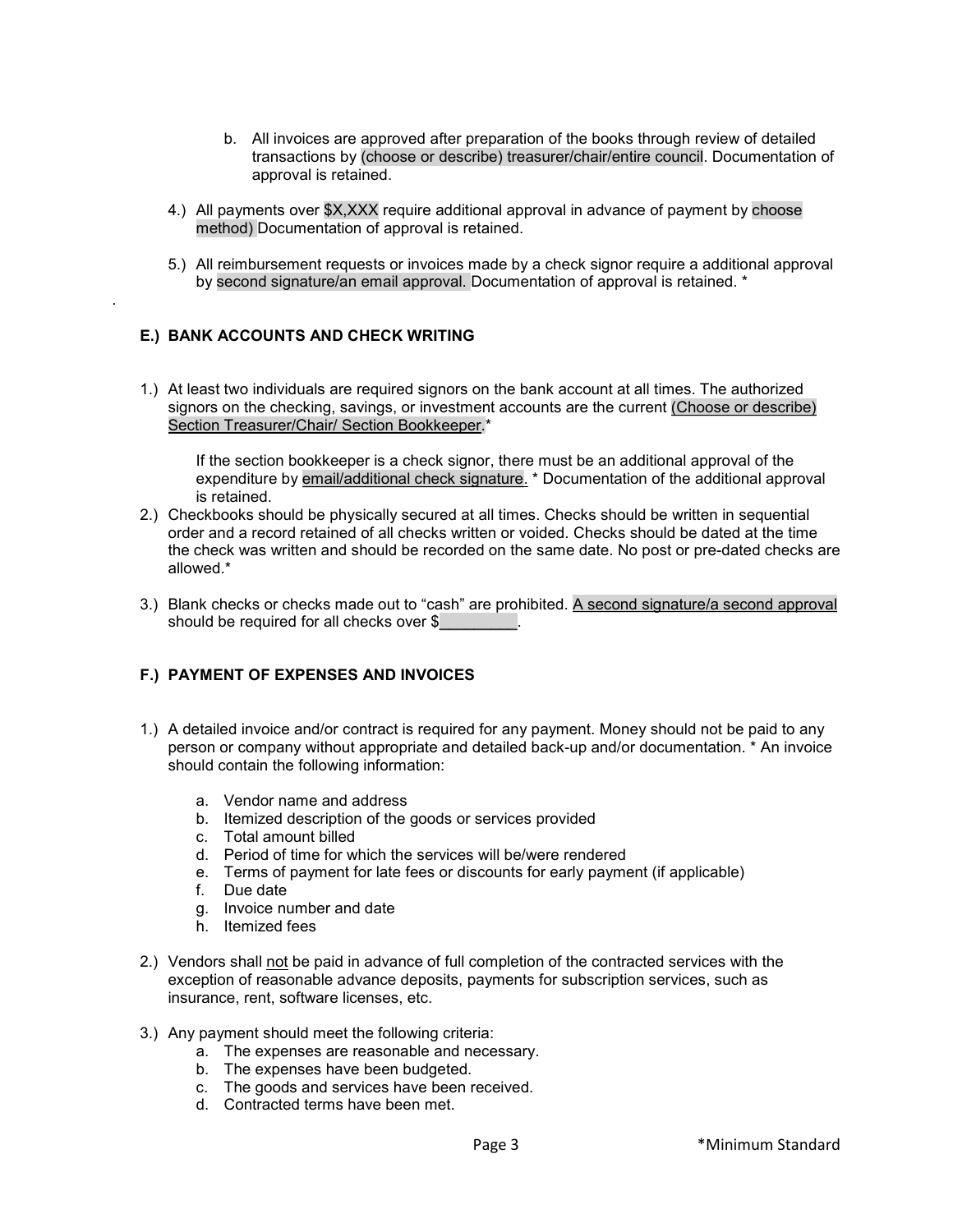- 4.) Reimbursement requests should contain the following information:
	- a. Completed reimbursement request form, signed by requestor. (An electronic signature is acceptable).
	- b. Itemized receipts and invoices.
	- c. A second approval, if the requestor is a signor on the bank account.
	- d. Explanation for any lost receipts or requests that do not have back-up documentation.

#### **G.) DEPOSITS**

1.) All money or checks received by the section should be deposited within three business days of receipt. Immediately upon receipt, the bookkeeper should stamp the check "for deposit only" and the bank account number of the section. Associated invoices or other supporting documents demonstrating the reason the deposit was collected should be attached to the check/deposit slip and retained for audit purposes and/or customer inquiries. \*

#### **H.) CONFIDENTIAL DATA**

- 1.) All confidential data must be protected. \*
	- a. Credit card numbers should not be transmitted through email.
	- b. All confidential information should be redacted, or stored in a protected manner.
	- c. Access to bank accounts, credit card processing accounts, and financial records should be limited to the council and essential users only.
	- d. Care is required in the destruction of credit card and other sensitive information to ensure that the information cannot be copied or duplicated..
	- e. Automated controls will be established with any credit card processor so that refunds may only be made to the credit card originally charged, and the refund cannot exceed the original payment

#### **I.) FINANCIAL REPORTS AND RECONCILATIONS**

- 1.) Checks and deposits must be reconciled in the section's bookkeeping system within recommended 30 days but no more than 60 days. The reconciliation should also note all outstanding deposits and checks. All checks or deposits that are outstanding for longer than three months should be reviewed for resolution. Voided and/or reissued checks should also be reported to the State Bar's section accountant in the regular monthly documentation.\*
- 2.) The treasurer should use monthly budgets, financial statements, and historical financial records to investigate significant variances, whether positive or negative. Inquiry should be made on projects with excessive costs.
- 3.) Financial statements, bank reconciliations, bookkeeping ledgers, and bank statements that include check images will be provided to the State Bar within recommended 30 days but no more than 60 days. \* Financial statements should contain:
	- a. an income statement that compares current year to prior year, and compares current year to the approved budget;\*
	- b. a balance sheet;\*